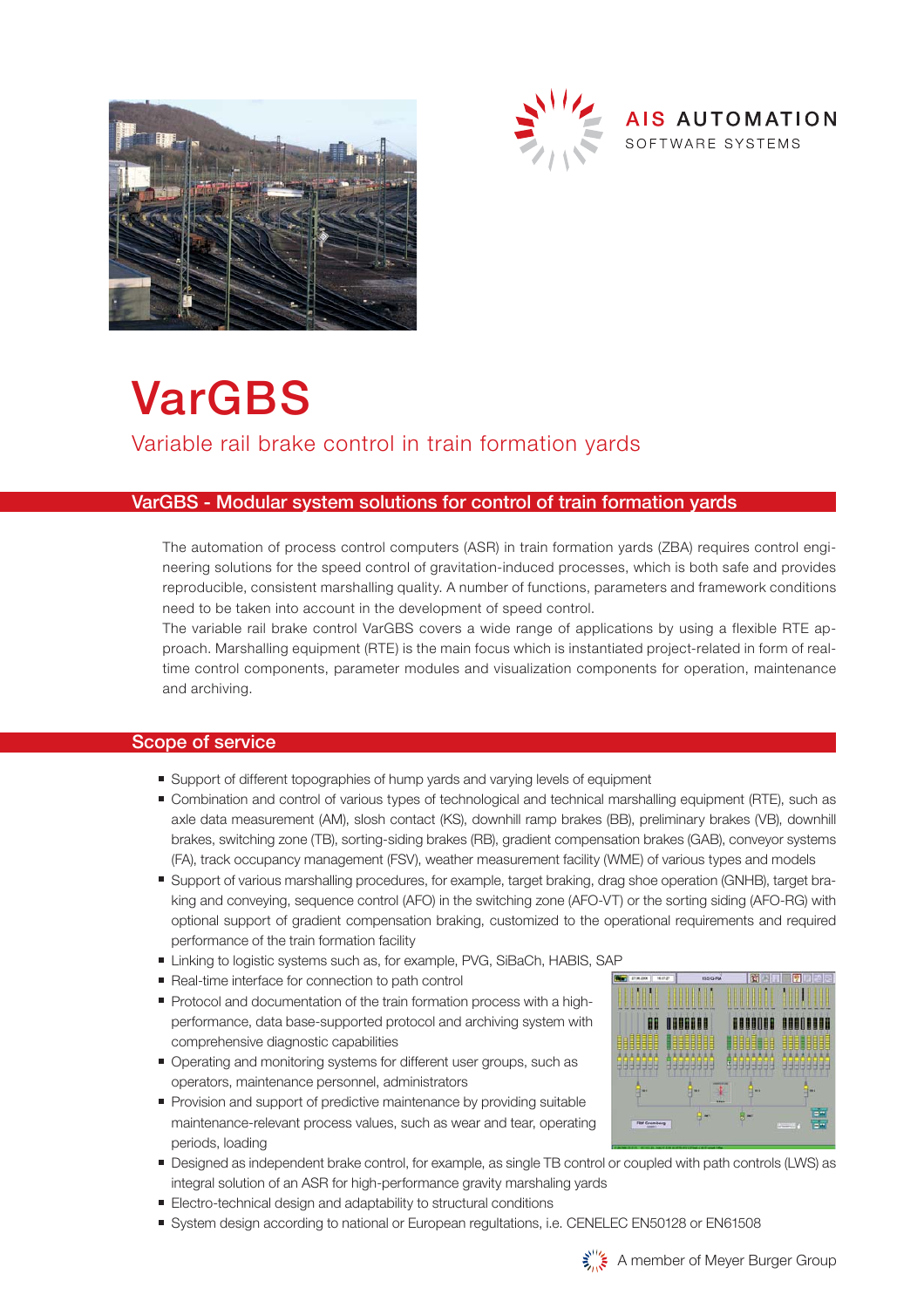# Real-time process dynamics

Process-dynamic calculations of the marshalling models which are synchronized and corrected intact with the sensor signals of the outdoor facility provide real-time control data for the speed-governing RTE.

Here it is necessary for all process data measured in the marshalling yard to be recorded continuously, to be displayed in sync with the marshalling process, and processed to give the train formation process, whereby the data includes speeds, timing, axle distances, load conditions, front surfaces with weather information (wind vector, condition of track), process parameters (coupling speeds, speed limits, recommended speeds, target speeds, track occupancy levels), the topography of the facility (derived from the track geometry project or geodetic measurement).





The measured values resulting from gravity marshalling across the topology of the train formation facility (ZBA) are recorded continuously via connected track switching equipment (dual rail switches), radar equipment, light grids, light barriers, wheel load measurement and weather sensors. Time measurement is taken with accuracy greater than 50 μs.

The process data determines marshalling properties, wagon limits and sectioning points. The target locations defined by the dispatching system or the operators are assigned to the processes. After initial determination at the axle measurement unit (AM), the rolling properties of the stock moving in the train formation facility (ZBA) are corrected continuously in real-time. Rolling properties, target locations, prior and subsequent movements and track occupancy levels determine the required running speeds for the braking technology along the tracks. The actual rolling speeds synchronize the internal flow process and arrival predictions to the following RTE for continuous correction of the rolling properties. The predictions are also used to identify the processes and to control the intervals of movement sequences in the switching zone (AFO-VZ) and the sorting siding (AFO-RG).

# Precision braking

The functional components of the rail brake control realize the target run-out speeds determined by process data capture (ADE). Different technical types and models, such as hydraulic or electrodynamics retarders are supported.

The speeds, locations and paths of the movements in the areas of the retarders are measured continuously by radar and dual rail switches, and the formation zone monitored.

The optimal braking curve is calculated in real-time from the given values, the process data, and the measured values. In addition to energetic aspects, axle load sequences, axle load intervals and climbing criteria, the optimal braking curve also takes into account the technically ideal barking strategy to provide a high quality braking level with little wear and tear. A non-linear controller calculates the required braking levels for braking along the optimal braking curve. Adaptive changes to the controller parameters at different time levels ensure fast adaptation to the varying braking properties of movement / braking combinations as well as considering the level of wear and tear. This ensures low levels of maintenance requirements for the retarders over a prolonged period at consistent quality.



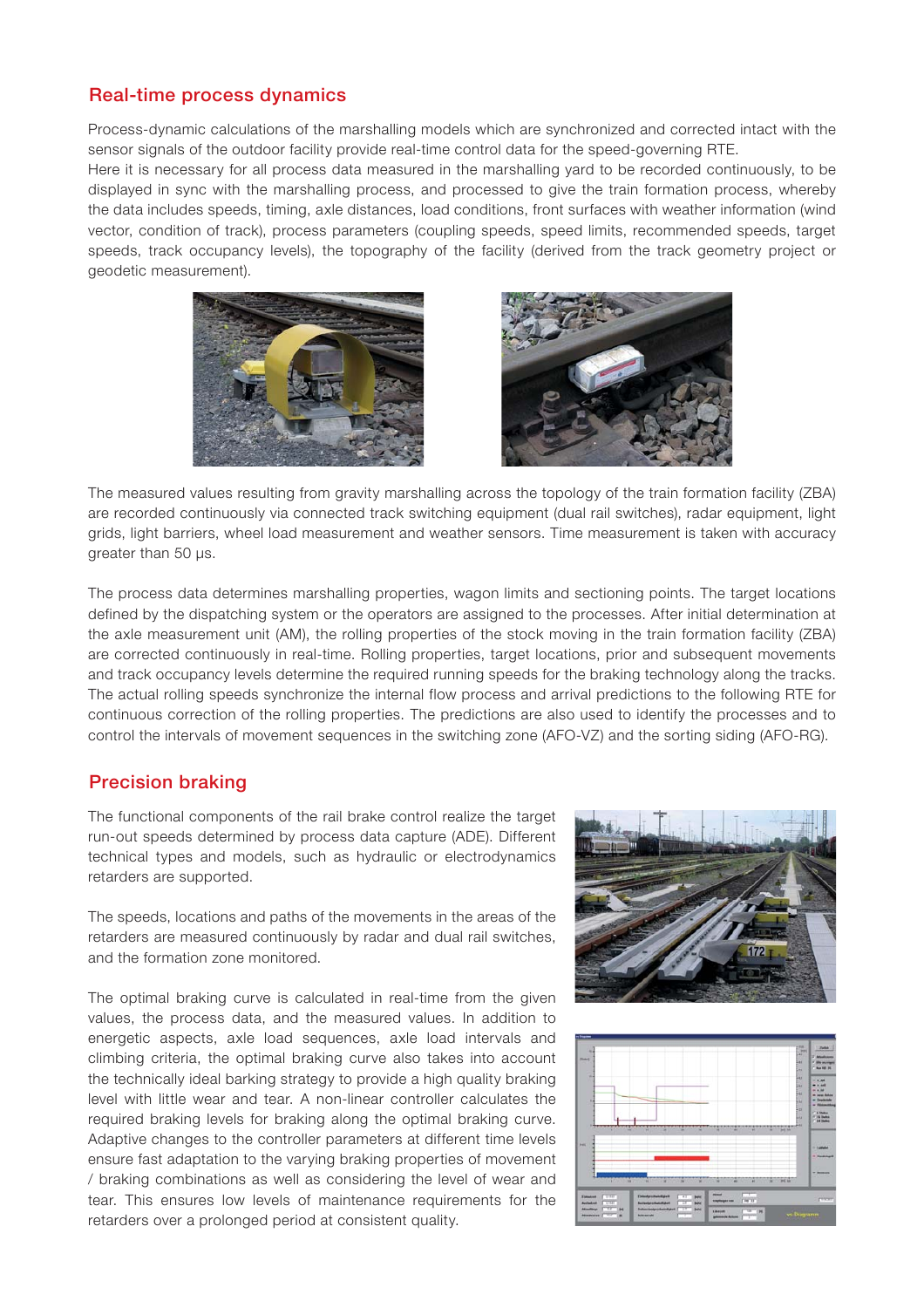# Operational sequences under control

The operational sequence control (AFO-VZ, AFO-RG) links the calculated target out-speeds and rolling properties of each movement to those of the predecessing movement. This controls the intervals of current movements in the switching zone and the sorting siding within permissible limits. If the operational sequence control identifies potentially critical situations, such as gaining or simultaneous movement on occupied sections, the process dynamic optimal target speeds, path distances or braking behavior are corrected in the upstream retarders to avoid the above-mentioned conflict situation. Control of the operational sequences is not only limited to the switching zones (AFO-VZ). It is also important to avoid dynamic contact due to non-permissible contact speeds between moving processes in the sorting siding. This is the task of the operational sequence control in the sorting siding (AFO-RG).

# Order in the sorting siding

Avoiding non-permissible impacts in the sorting siding is a major quality criterion in train formation. The process target braking utilizes the actual dynamic occupancy rate in the sorting siding.

The track occupancy management, if equipped with gradient compensation brakes, can actively influence moving processes in the sorting siding via the gradient compensation brake control (gradient yards) in terms of maintaining distances and relative speeds. It captures the movements of all incoming and outgoing axles in the sorting siding and monitors the movement models in real time.

The movement properties are linked to actual over-rolling at the track switches in the sorting siding, and the movement models are adapted continuously until movement comes to a standstill.



# Scalable

The variable rail brake control VarGBS is designed as a distributed control system with scalable functional components. This quite easily allows both functional adaptation, as well as adaptation in terms of performance and size of facility for different applications on a project basis.

# The main functional components of the variable rail brake control (VarGBS) include:

- Process data capture (ADE)
- Operational sequence control (AFO)
- Axle data measurement unit (AM)
- Weather station (WMS)
- **Downhill ramp brake control (IBB)**
- Brake control sorting siding (RB)
- Gradient compensation braking control (GAB)
- Track occupancy management (FSV)
- Conveyor control (FA)
- Incline performance and operating protocol (BLBP)
- Fault register and protocol system (ARCH, WAN)
- Parameterization system for offline and inline parameters
- Process and report archive evaluation (ArchivPC)
- Coupling adapter path control (KOP)
- **Bridge disposition system**
- Operator workstation (RTE-PC and RZ-PC)
- **Maintenance observation station (ISS)**
- Remote diagnosis (option)